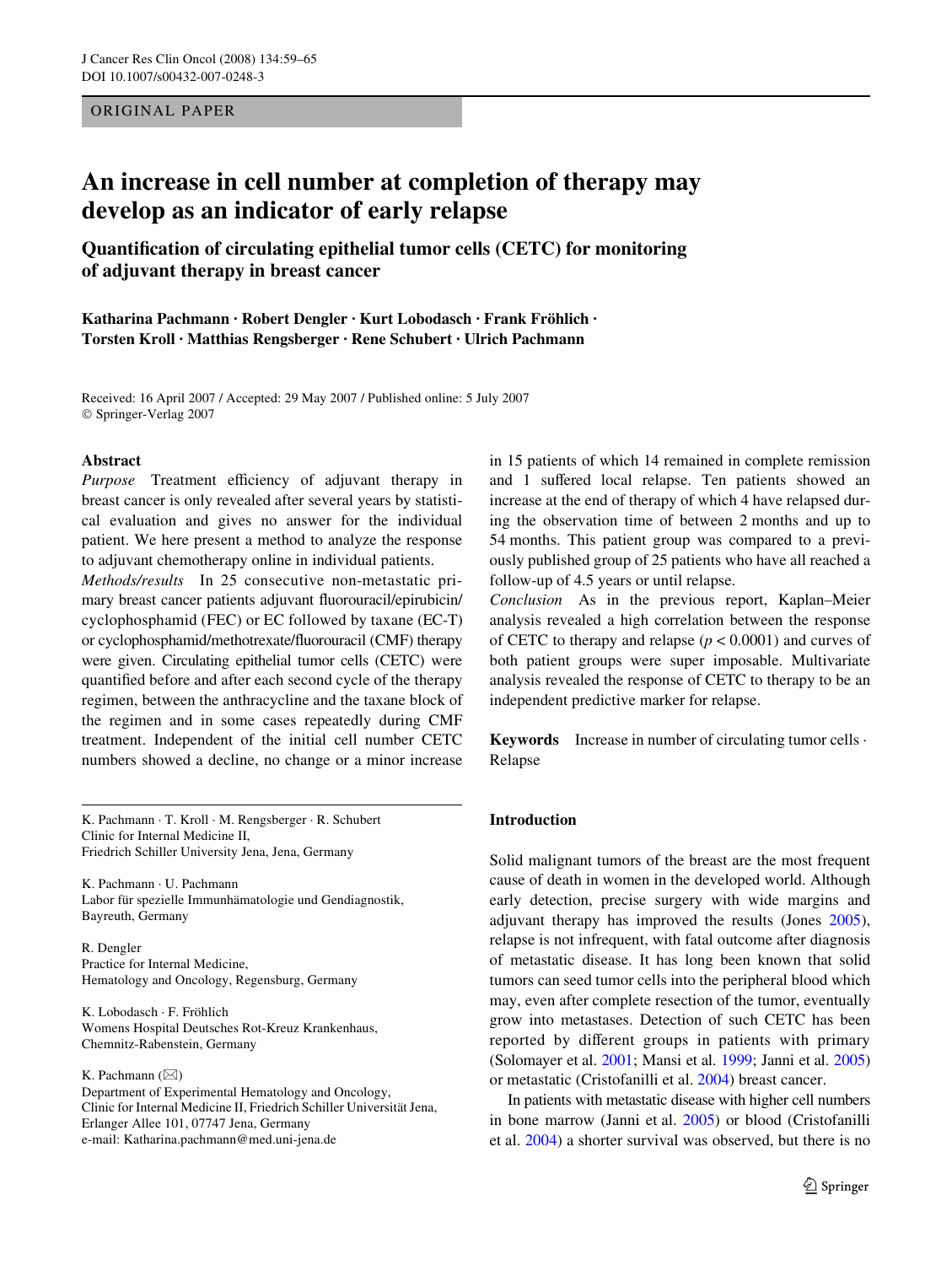clear evidence that more aggressive treatment will lead to improved survival (Carrick et al. [2005\)](#page-5-4). In the adjuvant situation, in contrast, therapy is applied to eliminate minimal residual systemic disease and cure is still feasible. Although it is well established that adjuvant therapy leads to statistically significantly improved survival (Bonadonna et al.  $2005$ ), to date, no tool is available to monitor the effect of adjuvant treatment apart from statistical analyses of the frequency of relapses (Bonadonna et al. [2005\)](#page-5-5) and with the methods used so far it was not possible for the individual patient to predict whether she will benefit from the treatment or not (Muller et al. [2005](#page-6-1)).

We have recently shown that the application of the  $MAINTRAC<sup>®</sup>$  method using laser scanning microfluorimetry (Pachmann and Pachmann [2000\)](#page-6-2) for repeated real-time analysis of CETC in 25 non-metastatic breast cancer patients allows monitoring the response to adjuvant therapy (Lobodasch et al. [2007](#page-5-6)). We could follow the changes in numbers of CETC during therapy and show that an increase in the number of these cells at the end of treatment was highly predictive for relapse during the subsequent 4.5 years. Here, we report on an additional cohort of 25 patients who have not yet reached a comparably long observation time. Kaplan–Meier analysis confirms the predictive value also for these patients.

#### **Materials and methods**

A cohort of 25 sequential newly diagnosed breast cancer patients without metastases (11 patients stage T1 (4 N0, 7 N1) 10 stage T2 (1 N0, 7 N1, 1 N2 and 1 NX) 3 patients T3 (1 N0 and 2 N1) and 1 patient T4 (N1) was evaluated for decrease or increase in cell numbers before and after each second cycle of the therapy regimen, between the anthracycline and the taxane block of the regimen and in some cases repeatedly during CMF treatment and time to last visit or relapse and compared to 25 previously analyzed patients (11 patients stage T1 (7 N0 and 4 N1), 9 stage T2 (6 N0 and 3 N1), two patients T3 (1 N0 and 1 N1) and three patients T4 (3 N1)). Total white cells from 10 ml of anti-coagulated peripheral blood, drawn with informed consent according to the ethics committee approval, were subject to the MAINTRAC® analysis which includes incubation of the whole white cells from 10 ml of blood with human epithelial antigen (HEA)-magnetic beads and fluorescein isothiocyanate (FITC)-conjugated mouse anti-HEA (HEA, human epithelial antigen, Miltenyi Bergisch Gladbach, Germany) as extensively described (Pachmann et al [2001](#page-6-3)), enrichment of epithelial cells using a magnet and analysis with a Laser Scanning Cytometer<sup>®</sup> (Compucyte Corporation, Cambridge, MA, USA)) enabling relocation of cells for visual examination of vital epithelial cells. Numbers of cells varied between 1000 and 5 million cells/5l of blood in

the circulation corresponding to between 2 and 10000 cells/ 10 ml which is well in the range of 5–20,000 cells/7.5 ml blood sample as reported by Cristofanilli et al. [\(2004](#page-5-3)) in metastatic breast cancer and, using the appropriate improved methods (Lara et al. [2004](#page-5-7)), now is also reported from bone marrow aspirates. Combination staining of anti-HEA with anti-CD45-PE and restaining with anti-cytokeratin had shown that CD45+ blood cells could easily be discriminated from epithelial-antigen positive cells, and that all cells staining with anti-HEA also stained with cytokeratin. Nonspecific staining with anti-HEA did not occur when using live cells, which were defined as cells exhibiting exclusive surface staining. No live epithelial antigen positive cells were detected in 97% of healthy donors aged between 17 and 75 years; and in none of the 25 patients with hematological malignancies, whether full blown, in complete remission with regenerating haematopoiesis, or in relapse, could we detect cells staining with the HEA antibody (Pachmann et al. [2005b](#page-6-4)). Repeated analyses of blood drawn from patients at 1–3 h intervals showed less than 10% variation and, in some patients without therapy, less than two-fold changes over more than half a year were observed (Pachmann  $2005a$ ). The design of the method and fluoromicrographs of such cells with green fluorescence, exclusively surface-located, are shown in Fig. [1](#page-1-0). Statistical analysis of



<span id="page-1-0"></span>**Fig. 1** Design of the approach for detection of circulating tumor cells and pictures of such cells. The microscope scans over a defined area (upper left scheme) and recognizes all white cells by light scatter and measures the fluorescence over each cell. A typical histogram is displayed in the right upper scheme with a circle around a positive cell (green gate). Two typical such cells are displayed below: an epithelial antigen positive cell (left cell, green cap) and another such cell counterstained for the estrogen receptor (right cell, epithelial antigen green cap and orange staining over the whole cell for the estrogen receptor)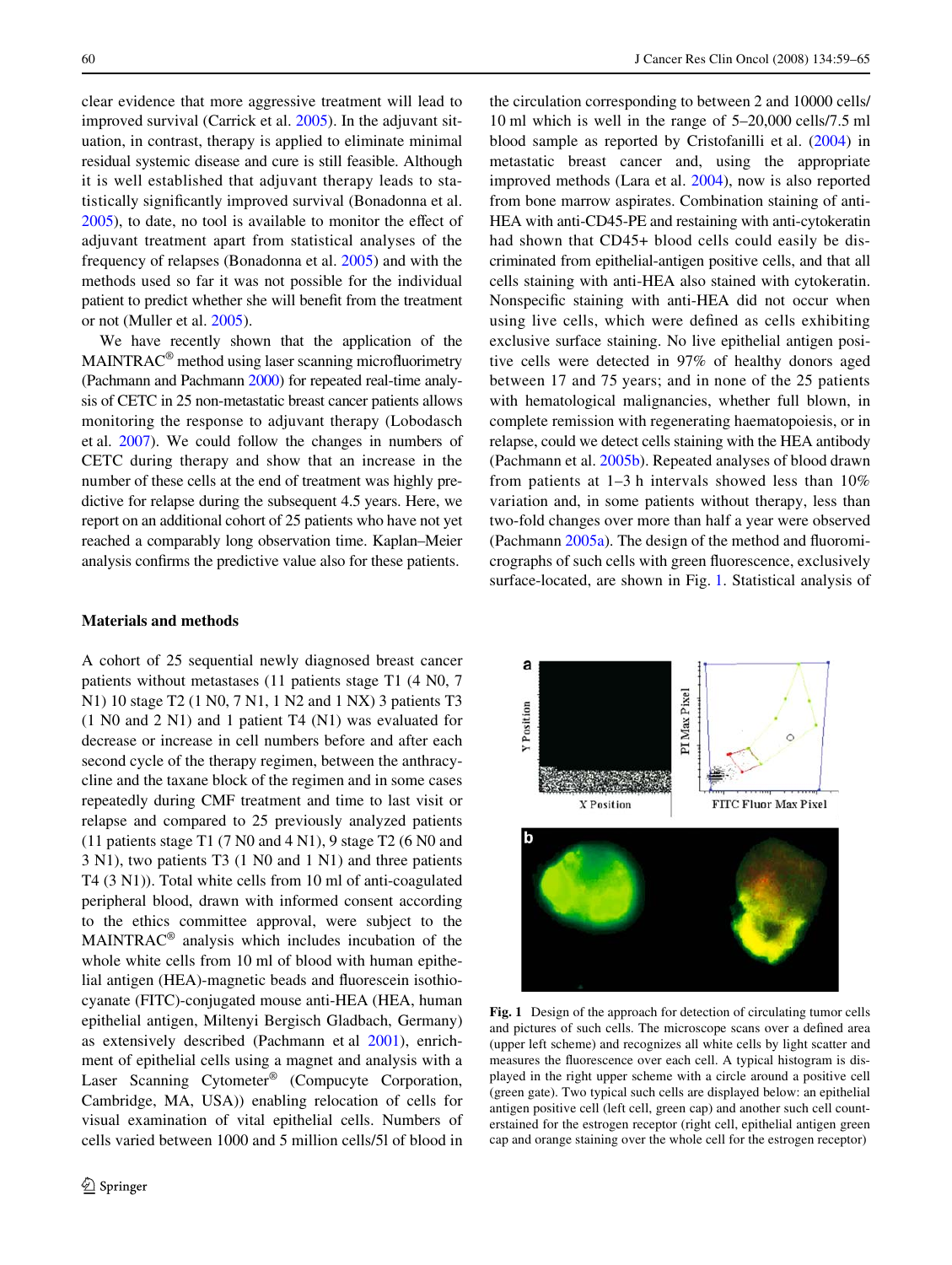relapse free survival was performed in a multivariate analysis and a Kaplan–Meier analysis using the SPSS program.

## **Results**

From July 2000 to March 2002 32 consecutive non-metastatic patients were recruited randomly in the order in which they presented at the institution for diagnosis and therapy of breast cancer. Twenty-five patients were evaluable follow-up of until September 2005 and this group was compared to a previously analyzed group of 25 patients from another institution (Lobodasch et al. [2007\)](#page-5-6). The distribution of disease stages comprised a patient population with 12 patients with good prognostic markers whereas 13 patients were grouped as having poor prognostic markers in comparison to the previous patient population with 13 patients with good prognostic markers. 1 male patient, although with an ER + tumor and no involved lymph nodes was grouped among the poor prognostic patients due to his male gender (Table [1\)](#page-2-0).

For better comparison of changes in CETC numbers due to therapy, values before therapy were set 100% and an increase or decrease calculated accordingly. CMF was given more frequently (12 pts) than in previous group (3 pts) and (F)EC to 13 patients (20 pts, respectively), followed by taxane in three patients (8 pts, respectively). 15 patients showed a decrease during therapy,  $6 \times$  during EC therapy in 1 patient followed by taxane and  $5 \times$  during CMF therapy (typical examples are shown in Fig. [2](#page-3-0)a). Three patients showed little changes in cell numbers (Fig. [2b](#page-3-0)). All were relapse free at last follow-up visit. Ten patients showed either a continuous increase or an initial good reduction in CETC between 15- and 100-fold, however, followed by an increase up to 1000-fold. Of these 6 are still in remission (typical examples in Fig. [2c](#page-3-0)) whereas 4 have already relapsed (typical examples in Fig. [2](#page-3-0)d).

In summary, until now five patients have suffered relapse, the male patient with more than ten-fold increasing CETC numbers during CMF therapy, three patients with the typical initial decrease and subsequently increasing CETC numbers have experienced distant relapses and 1 patient in spite of stable circulating CETC number suffered local relapse (Tables [2](#page-3-1) and [3\)](#page-3-2) as compared to six patients from the previous cohort.

Both patients groups, the previous and the present patient population, were analyzed together in a multivariate analysis. Those in complete remission differed significantly from relapsed patients with respect to age, estrogen receptor expression and lymph node positivity (Table [4\)](#page-3-3). As in the previous patient population there was again no significant difference between relapse free and relapsed patients in the number of CETCs before or at the end of therapy. In contrast, the dynamics of the cells (increase or decrease) differed

#### <span id="page-2-0"></span>**Table 1** Characteristics of the patients under investigation

|                        | 25 Patients | Percent        |
|------------------------|-------------|----------------|
| Gender                 |             |                |
| Male                   |             | $\overline{4}$ |
| Female                 |             | 96             |
| Race                   |             |                |
| Caucasian              |             | 100            |
| Age (years)            |             |                |
| Minimum                | 31          |                |
| Maximum                | 72          |                |
| Mean                   | 56          |                |
| Tumor size/node        |             |                |
| T1                     |             | 44             |
| T <sub>2</sub>         |             | 40             |
| T <sub>3</sub>         |             | 12             |
| T <sub>4</sub>         |             | $\overline{4}$ |
| N <sub>0</sub>         |             | 24             |
| > N1                   |             | 76             |
| Receptor stage         |             |                |
| $ER^-/PR^-$            |             | 20             |
| $ER^+/PR^+$            |             | 80             |
| Metastases             |             | 20             |
| Time to relapse (days) |             |                |
| Minimum                | 273         |                |
| Maximum                | 1,691       |                |
| Mean                   | 708         |                |
| Presurgery             |             |                |
| Ultrasound             |             | 100            |
| X-ray thorax           |             | 100            |
| Szintigraphy           |             | 100            |

*Er*, Estrogen receptor; *Pr*, progesteron receptor; *T*, tumor; *N*, nodes; *M*, metastases

highly significantly between patients who remained in complete remission and patients experiencing relapse and in the multivariate analysis this showed up as single independent highly-significant predictor of relapse ( $p < 0.0001$ ).

In the Kaplan–Meier plot patients with a more than tenfold increase in CETC numbers and patients with less than ten-fold increase or decreasing CETC numbers were compared separately and together. Among the patients with a more than ten-fold increase of the first group of 25 patients there were no censored cases, since all patients with these characteristics have suffered relapse during the observation time of 4.5 years. In the second group with shorter observation time there are censored patients also in the group with ten-fold increase in CETC (Fig. [3](#page-4-0)a). But both curves are super imposable indicating that the time to relapse is comparable. The combined analysis of all 50 patients showed a highly significant difference in relapse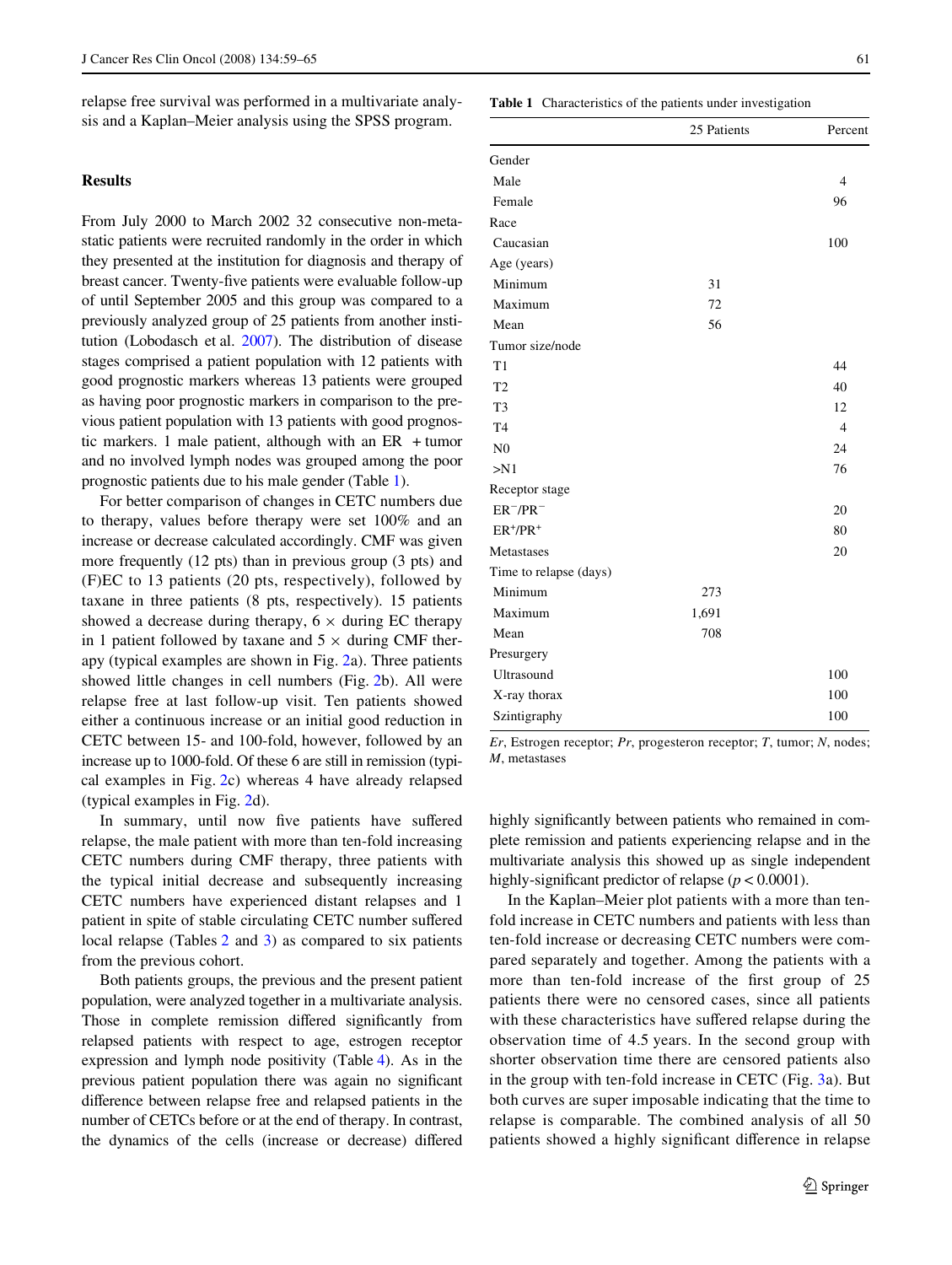<span id="page-3-0"></span>**Fig. 2** Changes in CETC numbers during adjuvant therapy **a** in three typical patients with a decrease in cell numbers during EC therapy; **b** 3 patients with no or little changes during therapy, **c** 4 patients who show an increase during therapy but have not yet relapsed; and **d** 4 patients who have relapsed



<span id="page-3-1"></span>**Table 2** Relationship between remission stage and prognostic markers

|                                         | Total | Patients in<br>complete remission | Relapsed<br>patients | $p$ -value |
|-----------------------------------------|-------|-----------------------------------|----------------------|------------|
| No. of patients                         | 50    | 39                                | 11                   |            |
| Mean age                                |       | 52                                | 42                   | 0.01       |
| ER pos $(\%)$                           | 68    | 62 of total                       | 6 of total           | 0.004      |
| ER neg $(\%)$                           | 32    | 17 of total                       | 15 of total          |            |
| Node neg $(\% )$                        | 46    | 44 of total                       | 2 of total           | 0.009      |
| Node pos $(\%)$                         | 54    | 40 of total                       | 14 of total          |            |
| Cell number before therapy in 5 l blood |       | 9,19,015                          | 1,46,069             | n. s.      |
| Cell number end of therapy in 5 l blood |       | 5,46,032                          | 1,70,485             | n. s.      |
| Increase >ten-fold $(\% )$              | 32    | 12 of total                       | 20 of total          | < 0.0001   |
| Decrease or no change $(\%)$            | 68    | 66 of total                       | 2 of total           |            |

<span id="page-3-2"></span>**Table 3** Correlation of cell dynamics and relapses to risk stages of breast cancer in group 1

| Group 1                        | Good prognosis<br>$N < 3$ ER <sup>+</sup> Her2 <sup>-1</sup> |     | Poor prognosis<br>$N1 > 3 ER+/-$ |     |
|--------------------------------|--------------------------------------------------------------|-----|----------------------------------|-----|
| Cell number                    | CR                                                           | Rel | CR.                              | Rel |
| Reduction at<br>end of therapy | 12.                                                          |     |                                  | 0   |
| Increase at<br>end of therapy  | 1 (slight)                                                   |     | $1$ (slight)                     | 6   |

<span id="page-3-3"></span>**Table 4** Correlation of cell dynamics and relapses to risk stages of breast cancer in group 2

| Group 2                        | Good prognosis<br>$N < 3$ ER <sup>+</sup> Her2 <sup>-1</sup> |     |    | poor prognosis<br>$N1 > 3 ER^{+/-}$ |  |
|--------------------------------|--------------------------------------------------------------|-----|----|-------------------------------------|--|
| Cell number                    | CR                                                           | Rel | CR | Rel                                 |  |
| Reduction at<br>end of therapy |                                                              |     |    |                                     |  |
| Increase at<br>end of therapy  |                                                              |     |    |                                     |  |

free survival between patients with decreasing or marginally changing CETC numbers during therapy and patients who showed a more than ten-fold increase in CETC numbers at the end of therapy as compared to the previous analysis (Fig.  $3b$ ). This difference was highly significant  $(p < 0.0001)$  in all the three comparisons (log rank, Breslow and Taxon Ware).

# **Discussion**

Assuming that tumor cells in the circulation are the source of metastases, in recent years much work has been entered into the detection of CETC. Due to different methods used and to different tumor entities investigated, results are still controversial (Ditsch et al. [2002](#page-5-8); Fehm et al. [2004\)](#page-5-9). The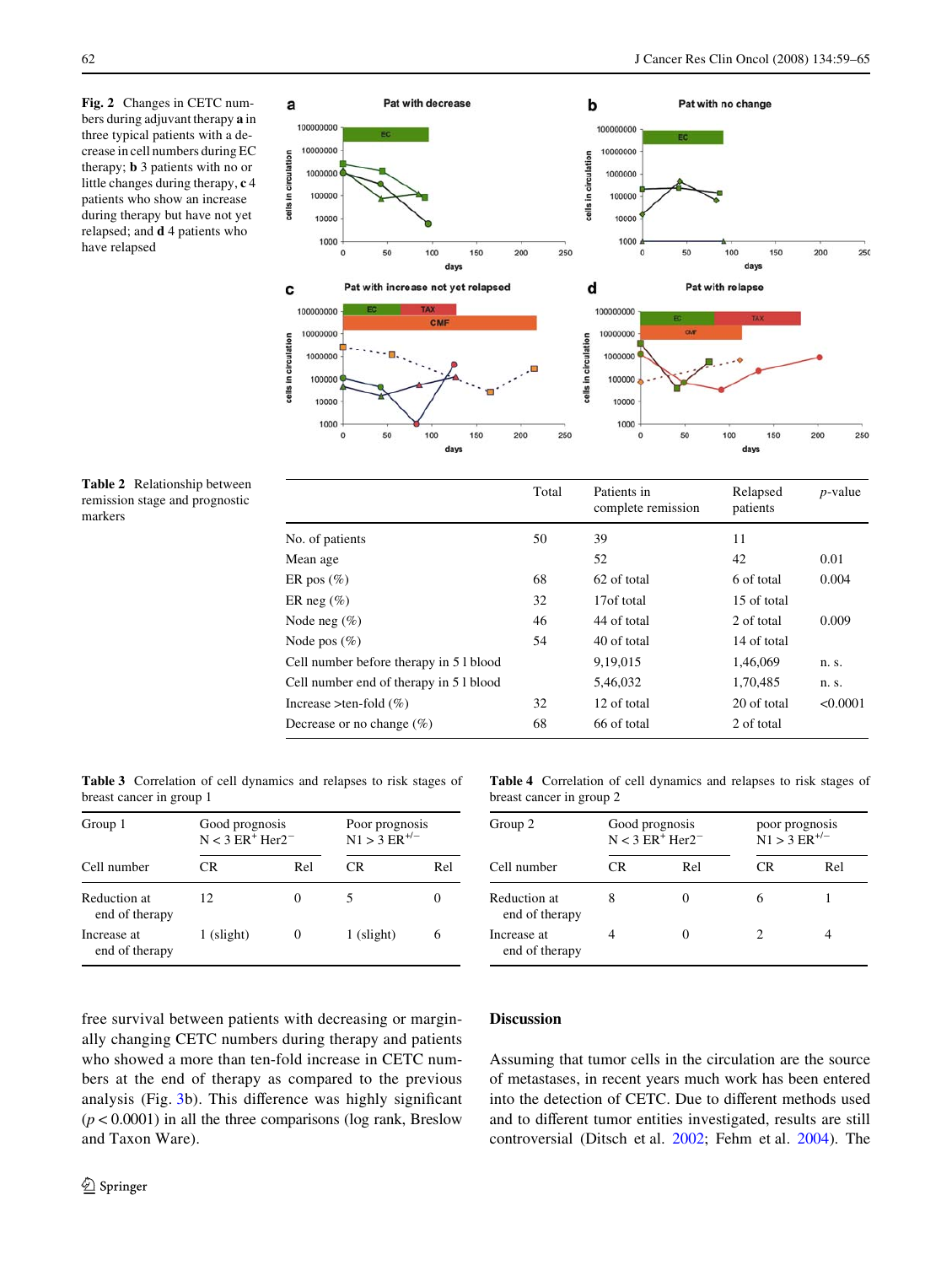

<span id="page-4-0"></span>**Fig. 3** Kaplan–Meier analysis of relapse free survival. **a** Overlay of the to patients' groups showing identical kinetics of relapse free survival for both groups. **b** Combining analysis of groups 1 and 2 (50 patients) for their response of circulating tumor cells to therapy in relation to relapse free survival

longest experience is available from breast cancer patients where mainly bone marrow was analyzed because of the observation that this tumor frequently metastasizes into bone (Braun et al. [2005](#page-5-10)). Although comparable numbers and frequencies as those detected by us in blood have now been reported even in bone marrow (Tong et al. [2006](#page-6-6)), using improved enrichment procedure, bone marrow aspirates can not be performed frequently, thus follow-up aspirations are difficult to obtain. One such study indicates that breast cancer patients with epithelial cells persistent in bone marrow have a poorer prognosis than patients without such cells. There are, however, patients with cells in bone marrow who do not relapse and patients with no such detectable cells who do suffer relapse, thus no clear answer can be given for the individual patient (Janni et al. [2005](#page-5-2)).

Peripheral blood, in contrast, is easy to obtain, is a well defined material and can be drawn repeatedly according to the requirements for repeated analysis of epithelial cells. We have shown that repeated analyses of a sample from the same patient exhibit less than 10% variation. In the neoadjuvant setting CETC in breast cancer patients respond to therapy in an identical fashion as the tumor (Pachmann et al. [2005b\)](#page-6-4), and repeated analyses from lung cancer patients after therapeutic manipulations revealed only patients with increasing numbers of CETC over time to be at risk for relapse (Rolle et al.  $2005$ ). Our first preliminary studies in adjuvant chemotherapy have shown that close therapy control is feasible. Even after an initial response, numbers of tumor cells may rise again containing cells that are capable to settle in distant organs and to grow into metastases which are detectable only after months or years. Here, we show that comparable results could be obtained also in subsequent analyses in patients with a somewhat different risk profile. Patients were treated according to their risk profile; therefore different therapy schedules were not compared. Rather our intention was to study the response of individual patients to therapy, therefore, cell changes in CETC before and at the end and, if different therapy blocks were combined at the end of each therapy block, were correlated to individual outcome for the next 25 patients. In these patients, there occurred four distant and one local relapses (20%). Due to a shorter observation interval this was in a lower range than in the previous patient sample. According to their risk profile (Feldman et al.  $2002$ ) patients with good prognostic parameters  $N(0-3)$ were treated with EC only whereas patients with inferior prognostic parameters  $N1(>3)$  received additional taxane cycles (Campone et al. [2005\)](#page-5-12) or CMF.

Fifteen patients showed a decrease, no change or less than ten-fold increase during EC or CMF therapy. Fourteen have not relapsed during the observation time. one local relapse occurred in a patient with a decrease in CETC numbers at the end of therapy.

As in the previous report, the characteristic feature of the patients experiencing distant relapse again was an increase in the number of CETCs of more than ten-fold at the end of therapy or the last therapy block as compared to the previous analysis. Distant relapses again occurred preferentially in the patients with less favorable prognostic markers. However due to a partly short follow-up, in the present patient population there are patients with increasing cell numbers without relapse.

Therefore, the results, obtained from the initial sample with an observation time of more than 4.5 years were compared to the present patients in a Kaplan–Meier analysis. Relapse free survival differed highly significantly between patients with marginal or good reduction in CETC numbers in response to therapy and those patients who showed increasing CETC numbers in spite of therapy, and this was true for the both patients' groups analyzed concurrently or separately. In the multivariate analysis of all 50 patients comparing the presence or absence of infiltrated lymph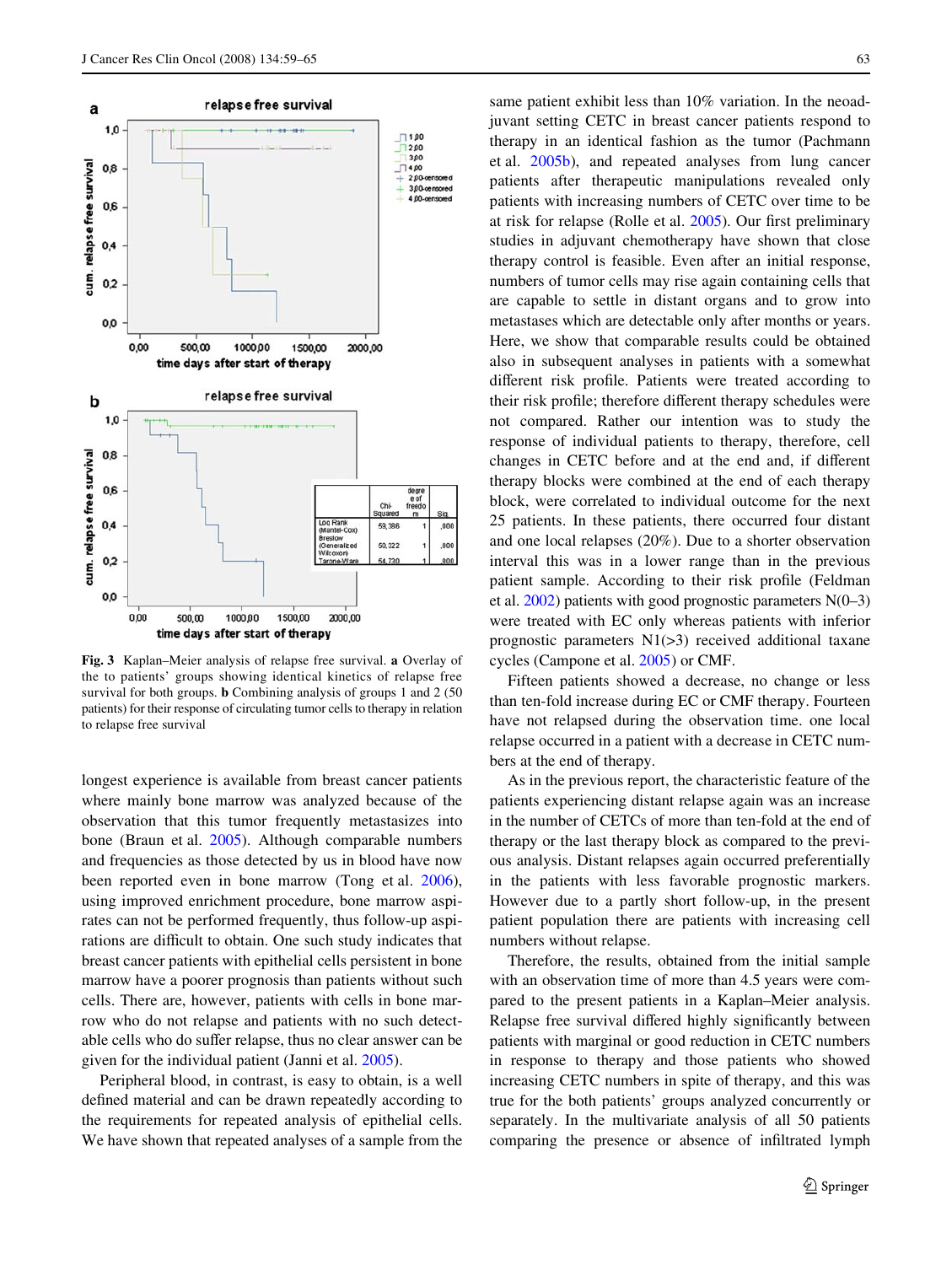nodes, the expression of the estrogen receptor, the initial number of CETCs before therapy, and the ability of the CETCs to increase in spite of continuous treatment the latter was the most significant independent predictor of early relapse. Our results also explain why testing the mere presence or absence of CETC at the end of adjuvant treatment as a prognostic factor so far did not yield consistent results (Muller et al. [2005](#page-6-1); Xenidis et al. [2003;](#page-6-8) Pierga et al. [2004](#page-6-9)). Comparably to the well differentiated ER positive tumors also their CETC may respond only marginally to inhibitors of DNA replication whereas in the less differentiated (ER negative) tumors a large population of the initially present cells may have a high proliferative activity reflected by their initially good response to anthracycline-based therapy. It is a well known phenomenon in the treatment of leukemia that patients with excellent initial responses can show a rapid reincrease in leukemic cells with disease relapse. This may be comparable to the re-increase in CETC occurring in spite of continued treatment. A small fraction of cells resistant to the previous treatment may settle in remote loci and restart proliferating in spite of therapy (Naumov et al. [2003](#page-6-10)). The increase in cell number during taxane therapy might also be due to micro-metastases shedding cells into the circulation. Taxanes have been reported to preferentially damage endothe lial cells leading to reduced intracellular fluid pressure (Griffon-Etienne et al. [1999\)](#page-5-13) and may act on remnant occult tumor (metastases) to release cells into the circulation resulting in the observed increase in CETC. In this case the increase in cell numbers may reflect the aggressiveness of tumor cells shed from micrometastases, which are able to settle again in distant organs and grow into new metastases.

It is also obvious from the present results and other observations (Pachmann [2005a;](#page-6-5) Meng et al. [2004](#page-5-14)) that complete elimination of epithelial cells is rarely achieved and in part of the patients there may be no need for complete elimination of all suspect cells in order to achieve long lasting remissions. Such cells may be dormant for long times but it will be helpful to regularly repeat monitoring in order to early detect a renewed increase in CETC numbers as an indicator of imminent relapse.

We here confirm our previous evidence, that quantitative monitoring of CETC is feasible even under adjuvant conditions in breast cancer patients. We have strong indications that these present results can be further confirmed in a larger patient cohort from other treatment centers awaiting final evaluation. Not a single analysis, but the dynamics of the cells with a final increase in CETC numbers at the end of therapy as detected by repeated monitoring is predictive for relapse. It precedes clinical overt relapse by 5+ months if no further therapy is applied. Thus, there would remain sufficient time to apply additional therapies under the control of the MAINTRAC® analysis to achieve a response of these cells.

Monitoring of CETC may become a valuable tool for therapy surveillance in adjuvant therapy. It may complement other approaches for analysis of therapy resistance (Sawyers [2005\)](#page-6-11), lead to new treatment considerations and a more exact tailoring of therapy.

#### **References**

- <span id="page-5-5"></span>Bonadonna G, Moliterni A, Zambetti M, Daidone MG, Pilotti S, Gianni L, Valagussa P (2005) 30 years' follow up of randomised studies of adjuvant CMF in operable breast cancer: cohort study. BMJ 330:217–220
- <span id="page-5-10"></span>Braun S, Vogl FD, Naume B, Janni W, Osborne MP, Coombes RC, Schlimok G, Diel IJ, Gerber B, Gebauer G, Pierga JY, Marth C, Oruzio D, Wiedswang G, Solomayer EF, Kundt G, Strobl B, Fehm T, Wong GY, Bliss J, Vincent-Salomon A, Pantel K (2005) A pooled analysis of bone marrow micrometastasis in breast cancer. N Engl J Med 353:793–802
- <span id="page-5-12"></span>Campone M, Fumoleau P, Bourbouloux E, Kerbrat P, Roche H (2005) Taxanes in adjuvant breast cancer setting: which standard in Europe? Crit Rev Oncol Hematol 55:167–175
- <span id="page-5-4"></span>Carrick S, Parker S, Wilcken N, Ghersi D, Marzo M, Simes J (2005) Single agent versus combination chemotherapy for metastatic breast cancer. Cochrane Database Syst Rev. Apr 18:CD003372
- <span id="page-5-3"></span>Cristofanilli M, Budd GT, Ellis MJ, Stopeck A, Matera J, Miller MC, Reuben JM, Doyle GV, Allard WJ, Terstappen LW, Hayes DF (2004) Circulating tumor cells, disease progression, and survival in metastatic breast cancer. N Engl J Med 351:781–791
- <span id="page-5-8"></span>Ditsch N, Funke I, Mayer B, Untch M (2002) Detection of disseminated tumor cells in bone marrow-currently of no practical therapeutic value. MMW Fortschr Med 144:37–39
- <span id="page-5-9"></span>Fehm T, Becker S, Pergola-Becker G, Kramer B, Gruber I, Sotlar K, Kurek R, Wallwiener D, Solomayer E (2004) Influence of tumor biological factors on tumor cell dissemination in primary breast cancer. Anticancer Res 24:4211–4216
- <span id="page-5-11"></span>Feldman M, Stanford R, Catcheside A, Stotter A (2002) The use of a prognostic table to aid decision making on adjuvant therapy for women with early breast cancer. Eur J Surg Oncol 28:615–619
- <span id="page-5-13"></span>Griffon-Etienne G, Boucher Y, Brekken C, Suit HD, Jain RK (1999) Taxane-induced apoptosis decompresses blood vessels and lowers interstitial fluid pressure in solid tumors: clinical implications. Cancer Res 59:3776–3782
- <span id="page-5-2"></span>Janni W, Rack B, Schindlbeck C, Strobl B, Rjosk D, Braun S, Sommer H, Pantel K, Gerber B, Friese K (2005) The persistence of isolated tumor cells in bone marrow from patients with breast carcinoma predicts an increased risk for recurrence. Cancer 103:884–891
- <span id="page-5-0"></span>Jones AL (2005) Reduction in mortality from breast cancer. BMJ 330:205–206
- <span id="page-5-7"></span>Lara O, Tong X, Zborowski M, Chalmers JJ (2004) Enrichment of rare cancer cells through depletion of normal cells using density and flow-through, immunomagnetic cell separation. Exp Hematol 32:891–904
- <span id="page-5-6"></span>Lobodasch K, Dengler R, Fröhlich F, Rengsberger M, Schubert R, Pachmann U, Pachmann K (2007) Quantification of circulating tumour cells for monitoring of adjuvant therapy in breast cancer: an increase in cell number at completion of therapy is a predictor of early relapse. Breast 16:211–218
- <span id="page-5-1"></span>Mansi JL, Gogas H, Bliss JM, Gazet JC, Berger U, Coombes RC (1999) Outcome of primary-breast-cancer patients with micrometastases: a long-term follow-up study. Lancet 354:197–202
- <span id="page-5-14"></span>Meng S, Tripathy D, Frenkel EP, Shete S, Naftalis EZ, Huth JF, Beitsch PD, Leitch M, Hoover S, Euhus D, Haley B, Morrison L, Fleming TP, Herlyn D, Terstappen LW, Fehm T, Tucker TF, Lane N,